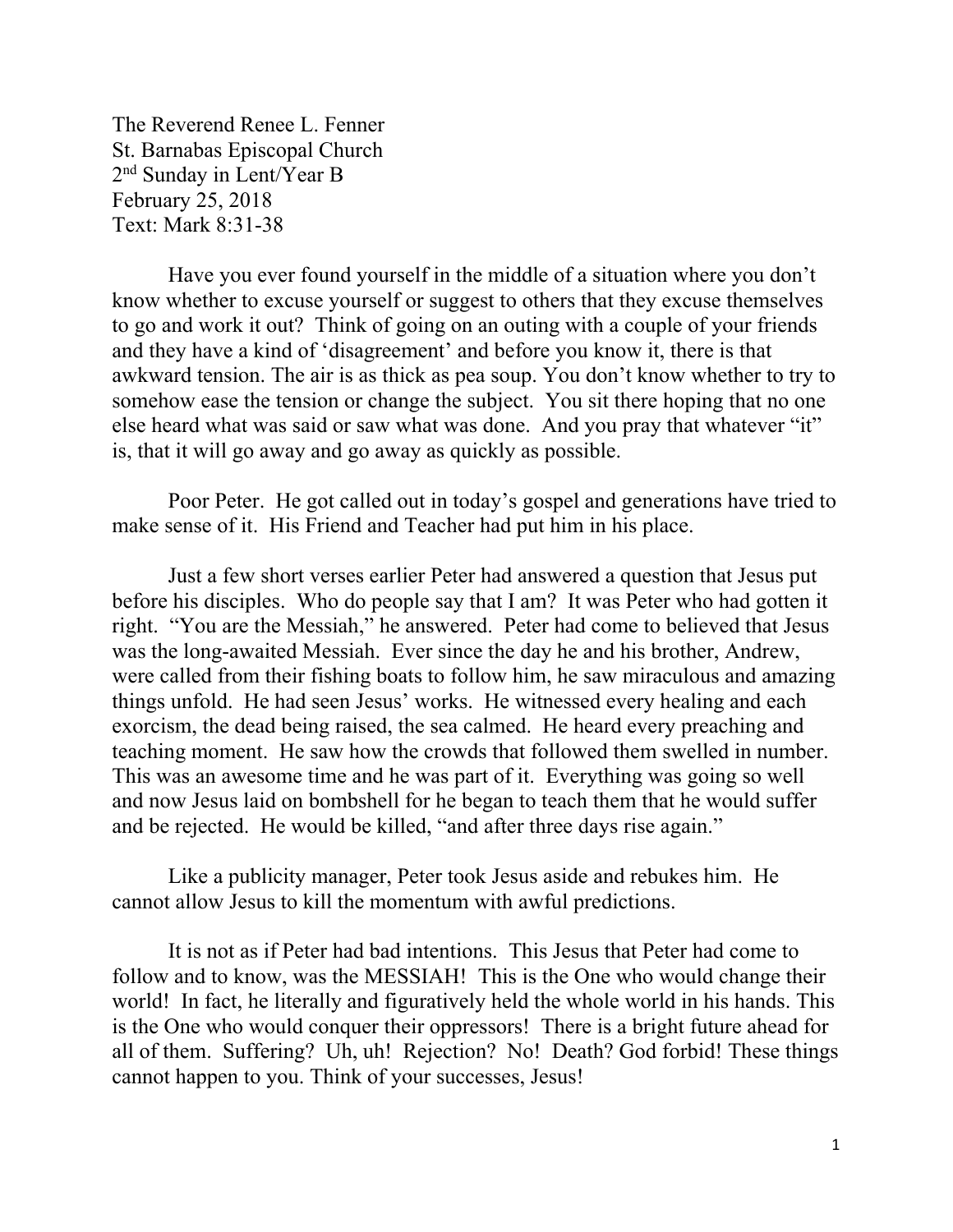Mark tells us that Jesus, in the midst of his disciples, turned to Peter and said, *"Get behind me, Satan! For you are setting your mind not divine things but on human things."* 

This must have stung Peter to his core and left the rest of the disciples frozen in their tracks. Here Jesus puts Peter, who has the tendency to say the wrong thing at the wrong time, in his place by reprimanding him. He calls him, 'Satan.' Awkward! Did Peter want to crawl into a hole in that moment? Perhaps. We don't know. But let's stop here for a moment.

Many theologians want us to consider what Satan means in Mark's Gospel. It is not the illusion many think of; a being with a van Dyke goatee, horns, and tail. The most obvious allusion to Satan in Mark's Gospel was in last week's passage-Jesus' temptation in the wilderness. In Mark's Gospel, Satan is not a symbol of evil. Jesus is not suggesting that Peter is evil. Rather, Jesus is accusing Peter of putting before him a temptation, playing the role of tempter. In Mark's Gospel Satan is the tempter-one who would offer an alternative way for Jesus, an alternative to the cross. Later on in Mark's Gospel, the tempter will appear yet another time as Jesus is praying in the Garden of Gethsemane.

What Jesus says next though is the most thought provoking.

Jesus says, *"If any want to become my followers, let them deny themselves and take up their cross and follow me. For those who want to save their life will lose it, and those who lose their life for my sake, and for the sake of the gospel, will save it."* 

This is the moment that Peter and the disciples come to realize that the future they saw for Jesus was not the future Jesus expected. That the Messiah they envisioned was not the Messiah that stood before them. Like them, we all have our own images of who Jesus is and should be about. Everything is fine when Jesus is opening the eyes and ears of the blind and deaf. It is okay when we envision Jesus taking Jarius' daughter by the hand and bidding her, *"Little girl, get up!"* and she rises from her deathbed. And when he feds thousands from a young boy's lunch. That is the Lord and Savior we want to follow. But we, like Peter, are also to accept the One who would suffer and be rejected. The One who would be shamed and humiliated and fastened naked on a cross to die. And rise on the third day. For Jesus, the way things "should be" are not always the way of God. Jesus would not choose the easy way. He chose the path to the cross-that brutal instrument of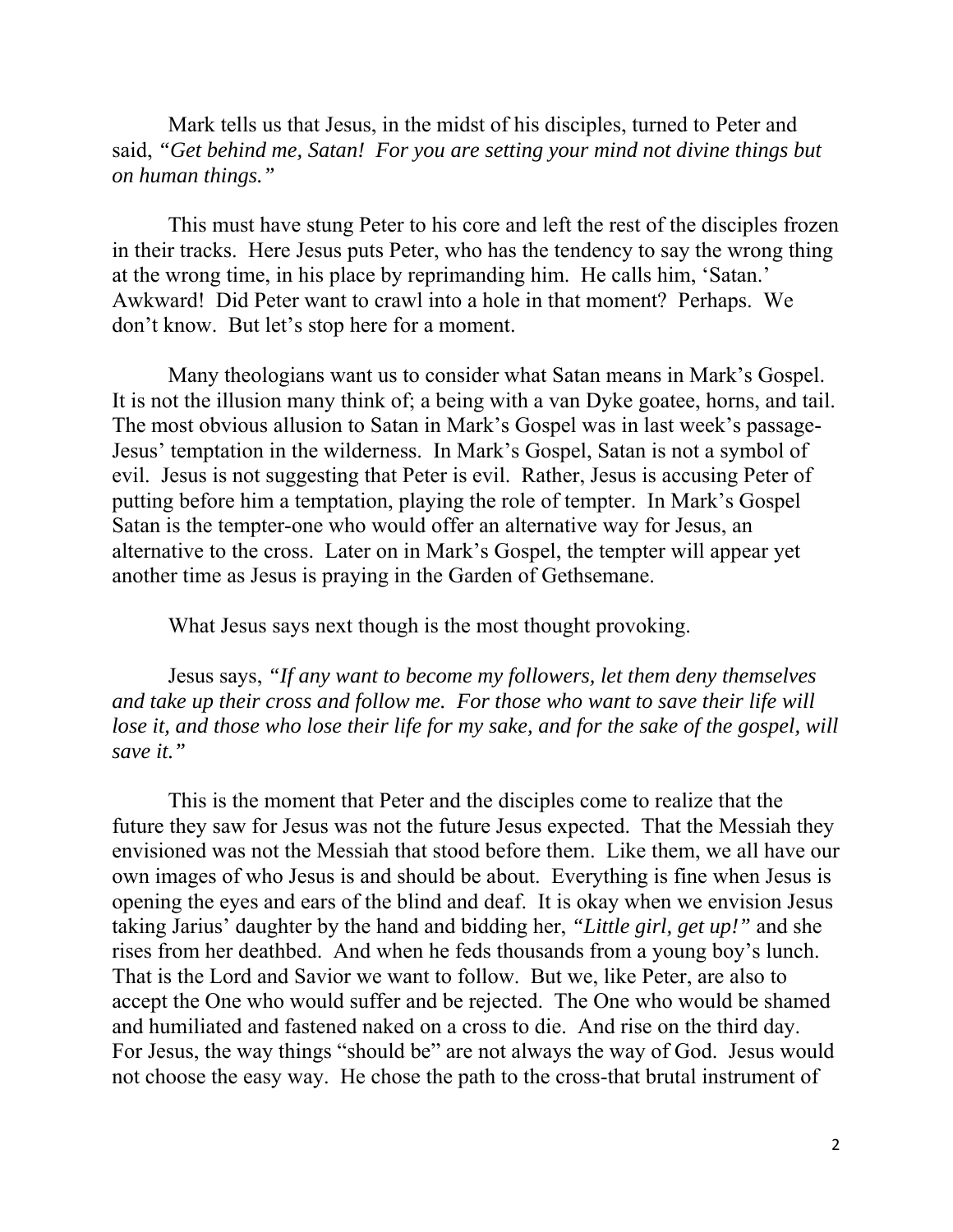humiliation, torture, and death. He traded everything that life could have offered him-fame, power, success, military might-for the sake of the gospel.

*"If any want to become my followers, let them deny themselves and take up their cross and follow me.* 

It is difficult to understand the implications of Jesus' invitation to follow him. Jesus was likely not inviting all of his followers, Peter, the other disciples and others to literally take up a cross-though some did. But he was inviting them to a life of sacrifice.

Two thousand years later, taking up our cross means something very different than it did for the disciples and the early followers of the Way. And to deny ourselves in a culture of "me first" and acquiring all we can get? Whew! We like showing off the initials behind our names and announcing our positions. We like the little power that we have. We like clinging to our stuff. We like to be seen in a certain light. As the Rt. Rev. Jake Owensby wrote in his blog for this week:

*We strain to retain the snippet of privilege or the bit of status or the meager scraps of wealth we've managed to grab. To do something deeper-to get to the root of things-would mean to risk losing what we already have. And so we resist giving up the way we've been living, seeking instead to patch the world's fabric where it has most obvious torn.\** 

The way of Jesus, self-denial, reminds us that our lives belong to God. We are not in control. God is. Jesus sets a choice before us-a choice we each have to make. Jesus bids us to come follow him and deny ourselves/lose ourselves for the sake of the Kingdom. What might that look like?

For starters, we can choose to give in a world that would rather take. We can choose to love in a world that hates.

We can choose to forgive rather than hold on to grudges.

We can choose to act instead of insisting that things that are askew like intolerance and gun violence and hunger are someone else's problem.

We can choose to live into the dreams God has for us or stay stuck on what was.

We can choose resurrection living or stay dead in our old selves, our old way of living. Jesus said, when we choose to lose our lives that we will save them.